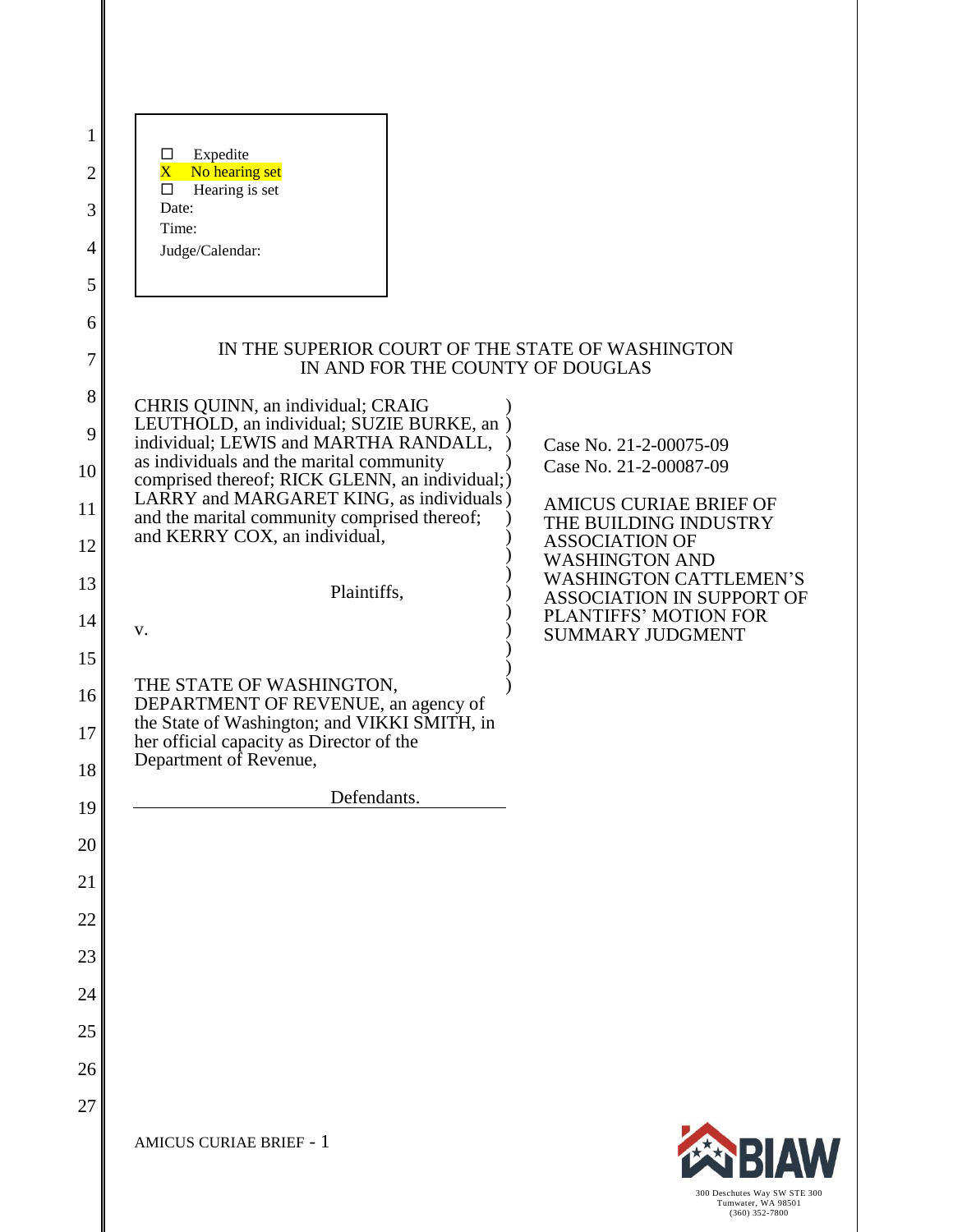| APRIL CLAYTON, an individual; KEVING<br>BOUCHEY, an individual; RENEE BOUCHEY, )<br>an individual; JOANNA CABLE, an individual;<br>ROSELLA MOSBY, an individual; BURR<br>MOSBY, an individual; CHRISTOPHER<br>SENKE, an individual; CATHERINE SENSKE,<br>an individual; MATTHEW SONDEREN, an<br>individual; and the WASHINGTON FARM<br>BUREAU, |  |
|------------------------------------------------------------------------------------------------------------------------------------------------------------------------------------------------------------------------------------------------------------------------------------------------------------------------------------------------|--|
| Plaintiffs,<br>$V_{\cdot}$                                                                                                                                                                                                                                                                                                                     |  |
| THE STATE OF WASHINGTON,<br>DEPARTMENT OF REVENUE, an agency of<br>the State of Washington; and VIKKI SMITH, in<br>her official capacity as Director of the<br>Department of Revenue,                                                                                                                                                          |  |
| Defendants.                                                                                                                                                                                                                                                                                                                                    |  |

#### **I. INTRODUCTION**

Plaintiffs move for summary judgment on their constitutional challenges to the enactment of Engrossed Substitute Senate Bill (ESSB) 5096, which levies an unconstitutional capital gains tax on the sale or exchange of non-exempt capital assets by Washington residents. Plaintiffs' motion ably explains the constitutional defects of ESSB 5096. This amicus brief will focus on the very real economic harms this income tax will cause — and already is causing — for small business owners in our state.

The Court should grant Plaintiffs' motion for summary judgment because the law is an unconstitutional assessment of tax on the income of the thousands of businesses represented by the Building Industry Association of Washington (BIAW) and the Washington Cattlemen's Association (WCA). The hardworking business owners who make up both associations' respective membership deserve to have their income taxed fairly, consistently, and constitutionally. The illegal income tax that ESSB 5096 disguises as an excise tax does none of those things, instead introducing uncertainty, inconsistency,

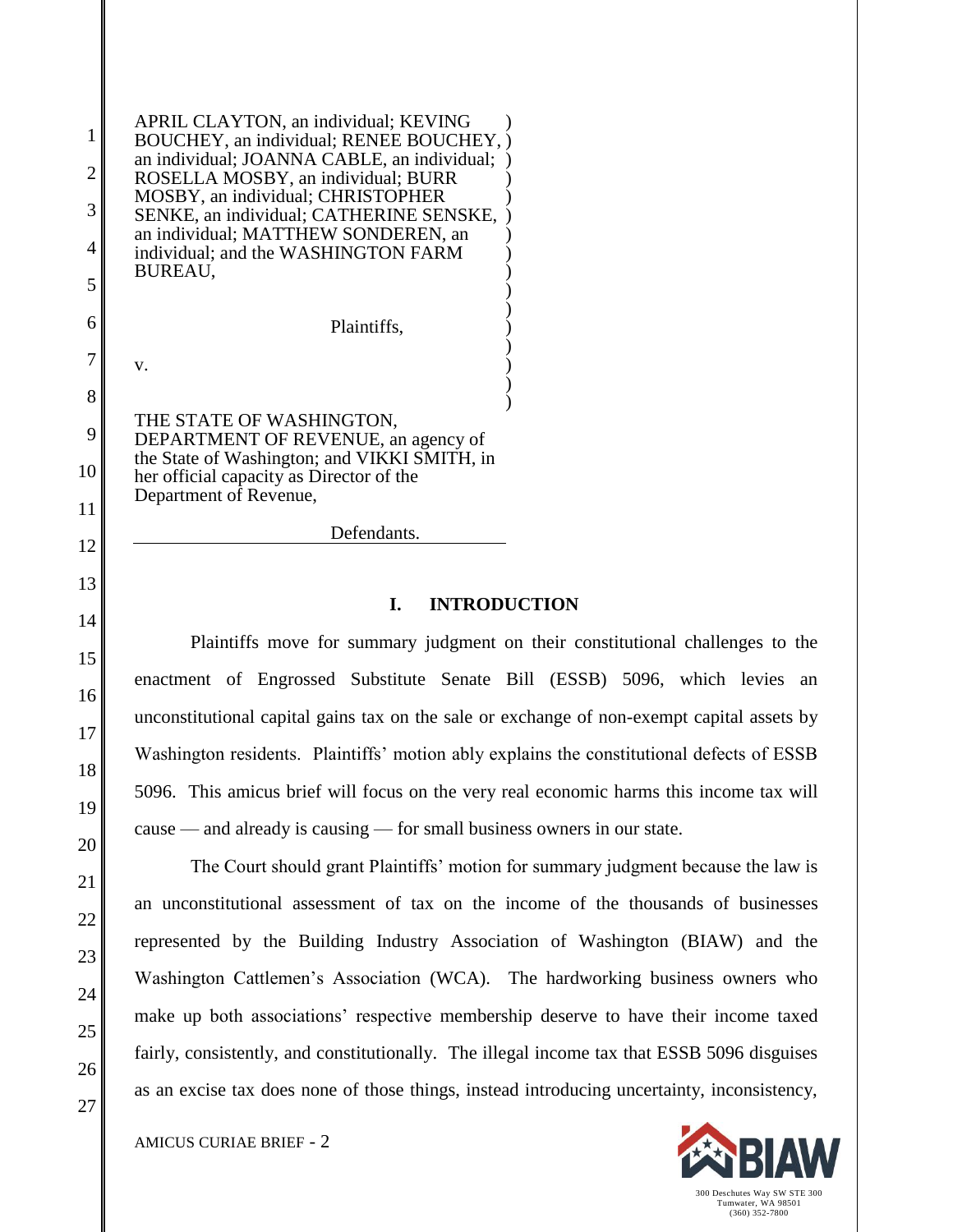and arbitrariness into the tax code. It is both bad law and bad policy. For these reasons as well as those stated by Plaintiffs, this Court should decline the legislature's invitation to circumvent the longstanding constitutional limitations on income taxes in Washington and grant Plaintiffs' motion for summary judgment.

# **II. FACTUAL AND PROCEDURAL BACKGROUND**

In the interest of judicial economy, this brief defers to the thorough recitation of the facts and procedural background of this case given by Plaintiffs in their motion for summary judgment.

# **III. IDENTITY AND INTEREST OF AMICUS CURIAE**

BIAW represents nearly 8,000 members of the home building industry. It is made up of 14 affiliated local associations: the Building Industry Association of Clark County, the Central Washington Home Builders Association, the Jefferson County Home Builders Association, the Master Builders Association of King and Snohomish Counties, the Home Builders Association of Kitsap County, the Lower Columbia Contractors Association, the North Peninsula Building Association, the Olympia Master Builders, the Master Builders Association of Pierce County, the San Juan Builders Association, the Skagit-Island Counties Builders Association, the Spokane Home Builders Association, the Home Builders Association of Tri-Cities, and the Building Industry Association of Whatcom County. The organization's members are engaged in every aspect of the residential construction industry, providing well-paying jobs for thousands of working families and sizable tax revenue for both state and local governments.

WCA is a statewide association of beef producers that provides a unified voice for producers, promotes innovative rangeland and livestock management practices, and protects the cattle industry in Washington.

Collectively, BIAW and WCA are referred to as the "Business Associations."

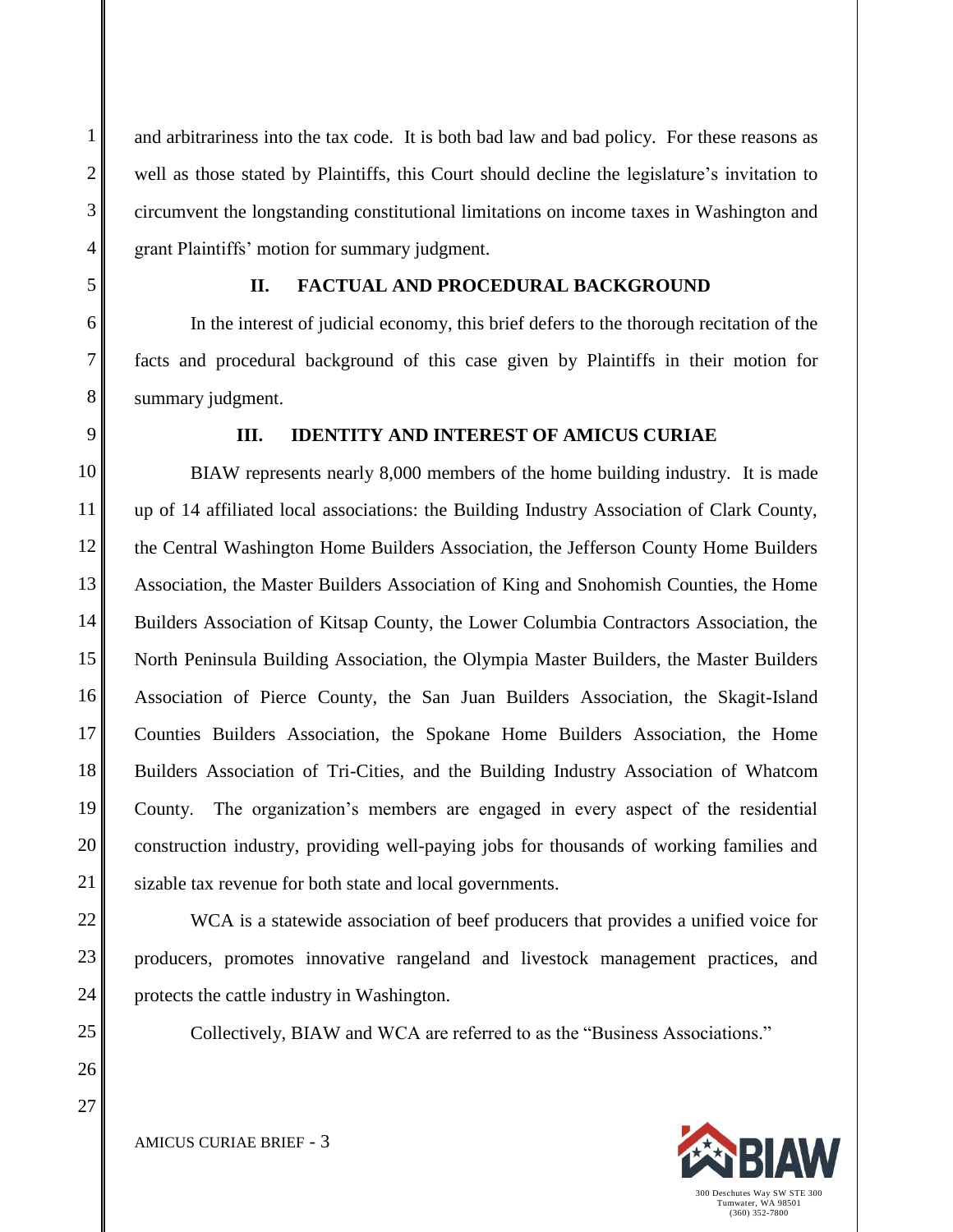1

2

The Business Associations have a strong interest in the resolution of Plaintiff's motion for summary judgment. Their members are sole proprietors, ranchers, and business owners who pay taxes in this state and own non-exempt capital assets. These industrious taxpayers consider tax law when making plans for the future of their companies and ranches, and the tax imposed by ESSB 5096 has already hit their bottom lines. Even before the tax has been assessed, it is already affecting decisions about the sale of business assets, the timing of gain realization, whether to invest in non-exempt capital assets, and whether to move their businesses and ranches out of state are being made. Assets once free of state capital gains tax are now subject to the levy imposed by ESSB 5096, thereby reducing their value and harming their owners. The Business Associations have a very strong interest in protecting their membership from these economic injuries.

The Business Associations offer this brief to assist the Court in considering the harmful impacts that the enactment of ESSB 5096 and the ensuing imposition of an unconstitutional income tax will have on business owners and ranchers in Washington.

#### **IV. ISSUES ADDRESSED**

1. How the State's treatment of capital gains in a different manner than every other state and the federal government will impact business owners and ranchers.

2. How business owners and ranchers have been impacted by the enactment of ESSB 5096, and how they will be impacted by the imposition of an unconstitutional income tax.

#### **V. ARGUMENT**

### **A. The treatment of capital gains as a different class of property in Washington than in any other state will harm Washington businesses and ranches by increasing the complexity of doing business here.**

ESSB 5096 purports to impose an excise tax on capital gains rather than an income tax. This represents a radical departure from how every other jurisdiction in our nation treats capital gains. The federal government, which of course taxes capital gains

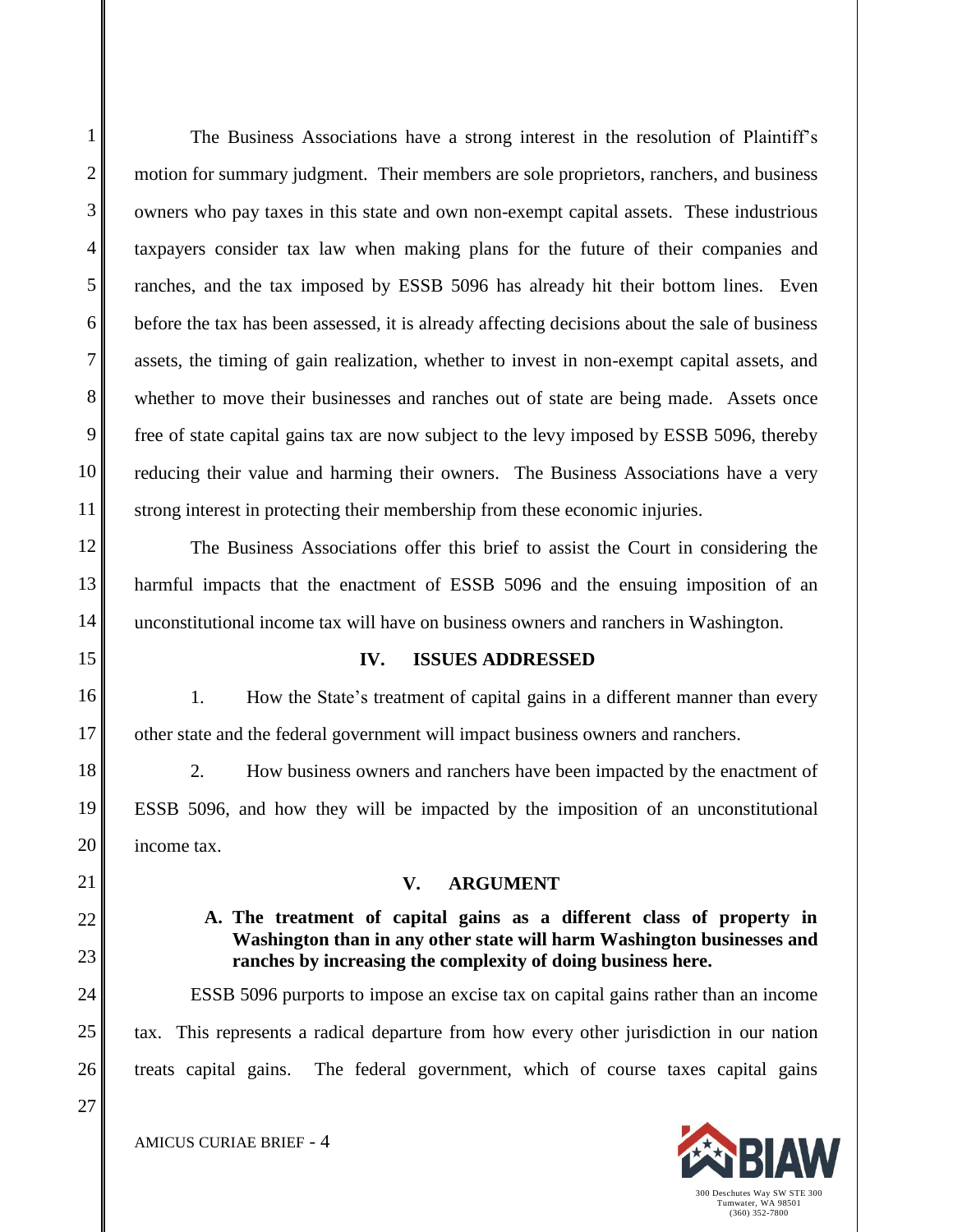nationwide, treats them as income. The forty-one states that tax capital gains also treat them as income. The only states that do not tax capital gains as income are those that levy no income taxes at all — Alaska, Florida, Nevada, South Dakota, Texas, and Wyoming and the two states, New Hampshire and Tennessee, that tax only dividends and interest income earned by individual taxpayers. Thus, every jurisdiction in our nation that taxes capital gains treats them as income, and duly recognizes its capital gains tax as an income tax. The solitary exception is Washington, thanks to ESSB 5096.

With the vote forty-nine to one, logic compels the conclusion that the emperor has no clothes and the capital gains tax imposed by ESSB 5096 is actually an income tax, not an excise tax, self-serving legislative nomenclature notwithstanding. But how does the incongruity between Washington's taxation of capital gains and everywhere else's taxation of them affect businesses and ranches?

The simplest answer is that it harms Washington businesses and ranches by creating an inconsistency between the fiscal reality of buying, owning, selling and exchanging capital assets in Washington and the rest of the nation. Washington is not an economic island; its taxpayers own non-exempt capital assets and manage businesses that own such assets in many other states, including the forty-one states that tax gains from the sale or exchange of such assets as income. The fiscal inconsistency poses a problem for taxpaying business owners, both within and beyond our borders, one recognized by the United States Supreme Court as undesirable. "Taxpayers should be treated equally without regard to the fortuity of residence," that court observed in *Comm'r v. Stern*, 357 U.S. 39, 49, 78 S. Ct. 1047, 2 L. Ed. 2d 1126 (1958), "and the additional complication and inconvenience in the administration of an already complex federal tax system which is certain to follow an attempt to apply the differing laws of [individual states] ought to be avoided, if at all possible." Although *Stern* involved transferee tax liability, its rationale

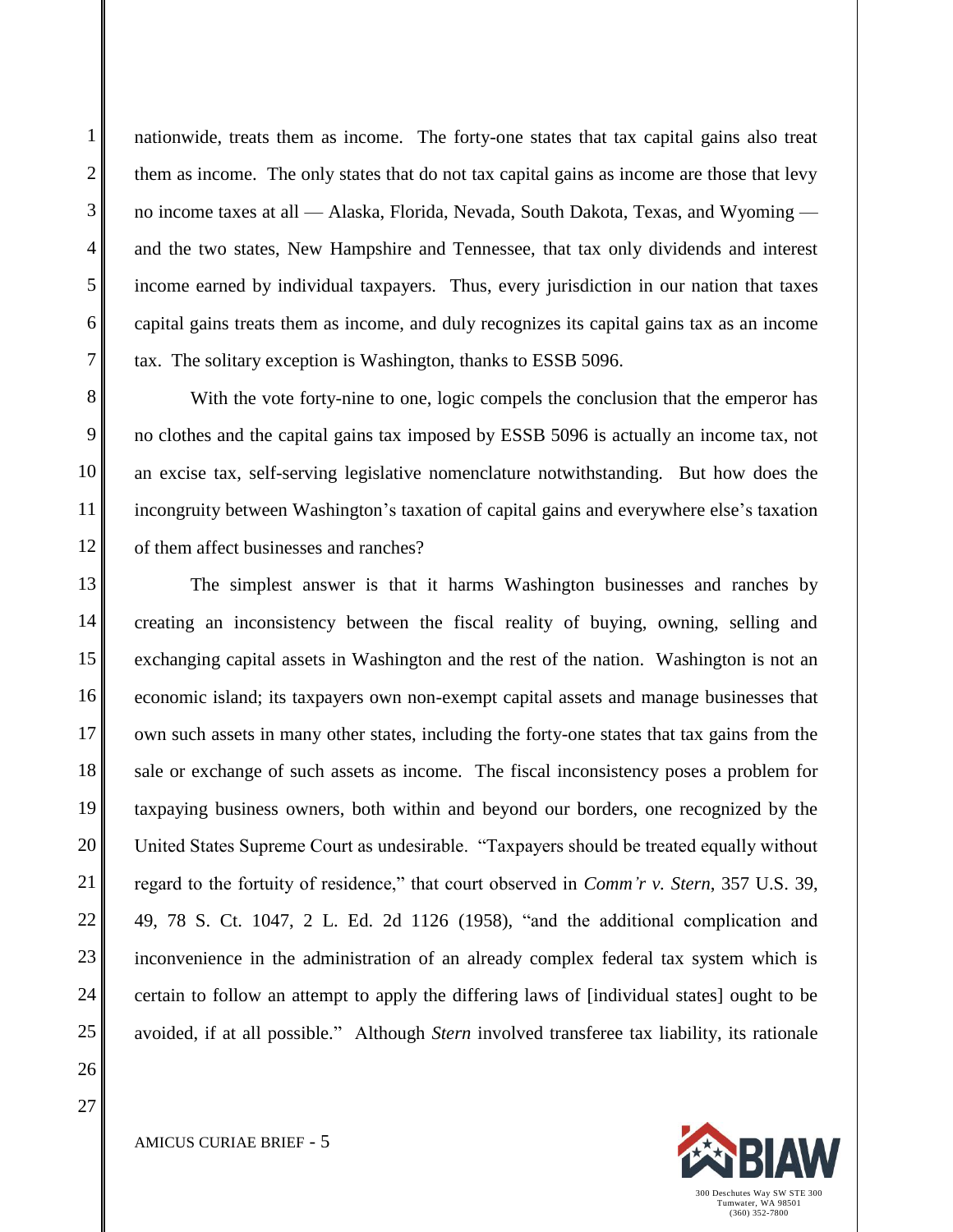applies to liability for the capital gains tax at issue here, which is also based on federal law. *See* ESSB 5096, § 4 (defining capital gain as that reportable on federal income tax returns).

No other state charges an excise tax on the sale or exchange of non-exempt capital assets, and no state that charges an excise tax on certain sales or exchanges assesses it on transactions occurring outside of its taxing jurisdiction. For a business owner or rancher who lives in Washington and sells products in another state, this disparity of capital gains treatment complicates bookkeeping, adds to the administrative complexity of interjurisdictional business, and discourages commerce. The lack of certainty over what capital gains *are* for Washington residents puts a structural burden in the way of their businesses. Are capital gains a type of income, as absolutely every other taxing jurisdiction in our country believes? If so, businesses can plan accordingly. Or are they part of the privilege of doing business while residing in Washington? ESSB 5096 obscures this question.

This complexity differs from that inherent in other capital gains taxing regimes in the United States. It is true that states tax capital gains differently: for example, some jurisdictions allow individuals to deduct capital gains from taxable income, while others tax all or part of such gains as income. States also vary in their approaches to the treatment of capital gains and losses of married individuals, the treatment of gain and loss from the sale or exchange of certain types of property, such as a principal residence, and the sale of specific types of stock; they also vary in their treatment of the capital gains and losses of nonresident individual taxpayers.

But these variations lie on a known tax spectrum, and businesses can plan for them when buying, selling, and investing in non-exempt capital assets within their states as well as across state lines. By contrast, no other state imposes an excise tax on gains realized on the sales or exchanges of this class of property. Washington's application of an excise tax to capital gains is a baffling singularity within the continuum of American capital gains

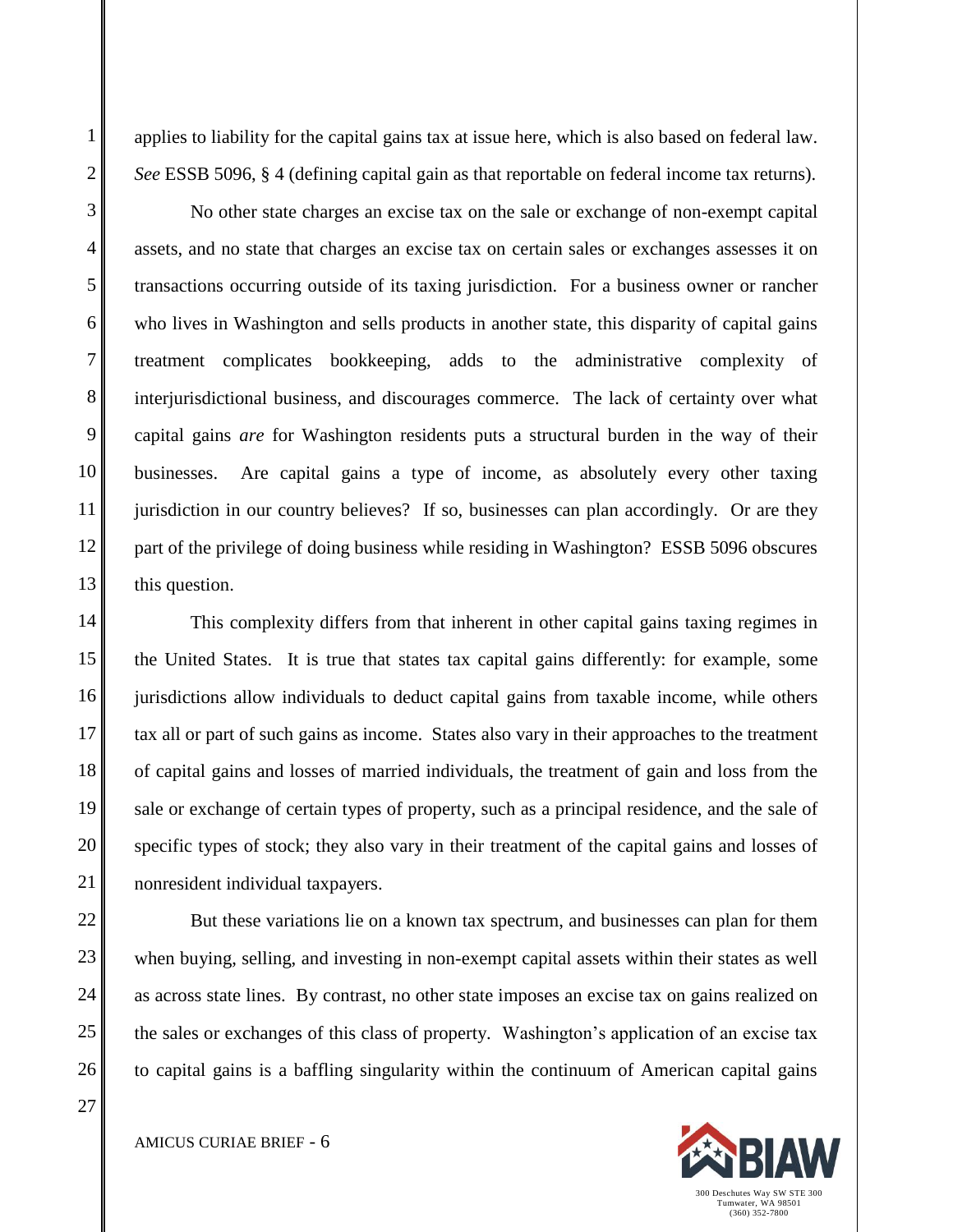taxation, one that adds complexity, confusion, and inconvenience to Washington taxpayers who own assets and businesses in multiple jurisdictions*.* This "complication and inconvenience" is exactly what our government should seek to avoid in creating and administering our state tax code. *See Stern*, 357 U.S. at 49.

### **B. The levy imposed by ESSB 5096 will harm businesses and ranches by illegally taxing their out-of-state business activities in violation of the Commerce Clause.**

As explained in Plaintiffs' motion for summary judgment, ESSB 5096 clearly violates the Commerce Clause of the United States Constitution, which grants to Congress the exclusive power "to regulate commerce . . . among the several states." The illegal income tax that ESSB 5096 imposes not just on income generated by sales and exchanges of property located in Washington, but also generated by such activities by Washington residents in *all* states and indeed the world over, violates the well-established line of Commerce Clause cases that limit the ability of one state to tax activities occurring outside its borders. This is a terrible blow for Washington taxpayers engaged in interstate commerce.

In 1946, the United States Supreme Court held that in determining whether a tax imposes a prohibited burden on interstate commerce, the tax's practical effect rather than its label or appearance will be controlling. *See Nippert v. Richmond*, 327 U.S. 416, 66 S.Ct. 586, 593, 90 L.Ed. 760, 766 (1946); *Railway Express Agency v. Virginia*, 347 U.S. 359, 74 S.Ct. 558, 561, 98 L.Ed. 757, 762 (1954); *cf. Martin Ship Service Co. v. Los Angeles* 34 C.2d 793, 803, 215 P.2d 24 (1950). Under the Commerce Clause, this is our guide in interpreting the tax imposed under ESSB 5096: not what the state calls it, but how it practically affects Washington taxpayers, including the business owners and ranchers authoring this brief.

Despite the legislature's most deeply cherished hopes, it is not enough to characterize an event or transaction as local or to label a tax as an excise tax in order to

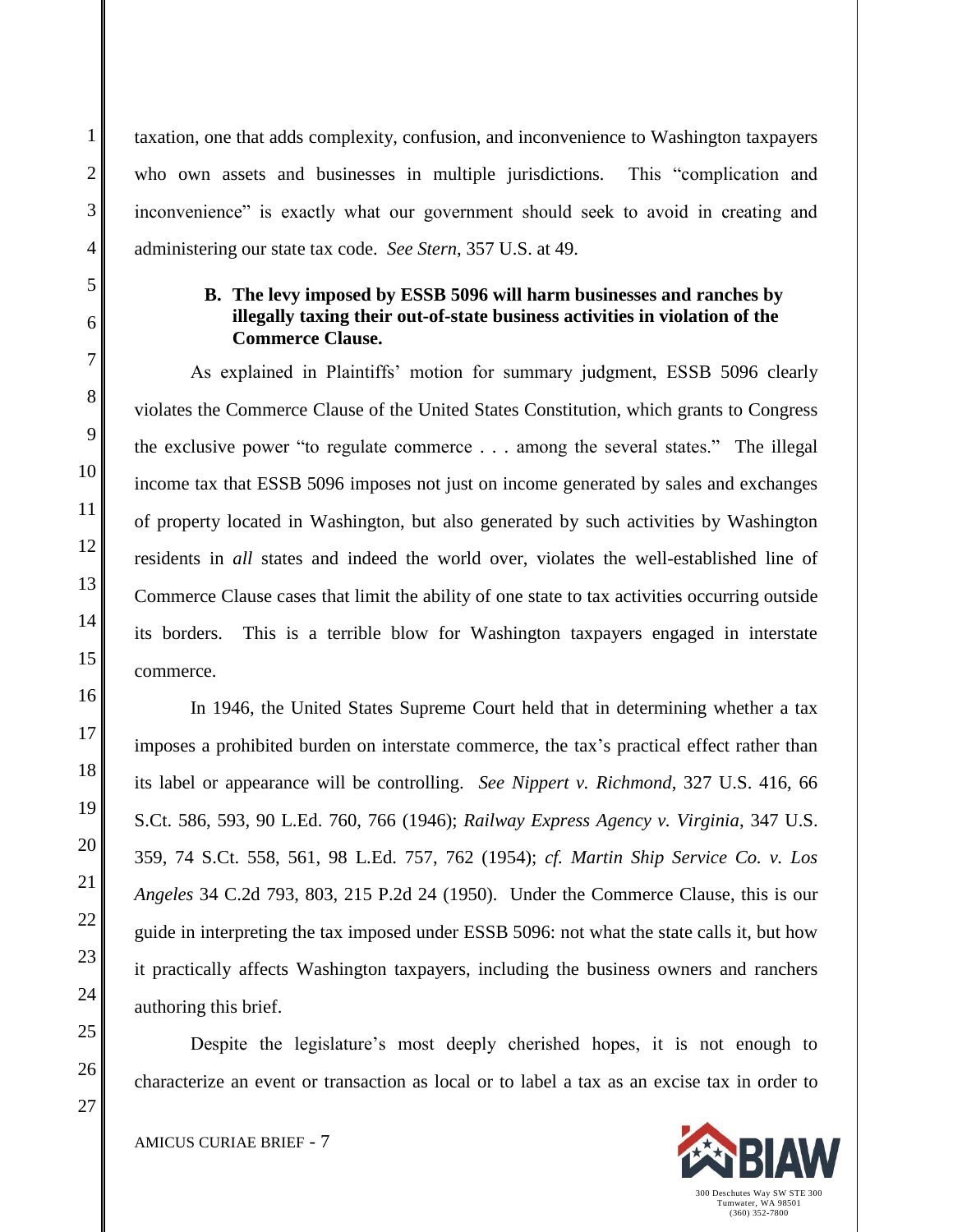make it so. To pass scrutiny under the dormant Commerce Clause, ESSB 5096 must, in its practical effect, (1) apply to an activity with a substantial nexus with the taxing state, (2) be fairly apportioned, (3) not discriminate against interstate commerce, and (4) be fairly related to the services the state provides. *See Complete Auto Transit, Inc. v. Brady,* 430 U.S. 274, 279, 97 S.Ct. 1076, 51 L.Ed.2d 326 (1977); *S. Dakota v. Wayfair, Inc*., 138 S. Ct. 2080, 2091, 201 L. Ed. 2d 403 (2018). The tax imposed by ESSB 5096 fails this test from the starting gate when one considers the practical effects the tax is having on the Washington business owners and ranchers represented by the Business Associations. *See Nippert*, 327 U.S. at 416.

Consider a Washington taxpayer with an interstate business that owns and sells or exchanges non-exempt capital assets in states throughout the country. She may sell capital assets in Tennessee that are subject to the capital gains tax imposed by ESSB 5096; there is no deduction or exemption available, since Tennessee does not assess a capital gains tax. *See* ESSB 5096, § 11 (relieving taxpayers from allocation of extraterritorial gain if another taxing jurisdiction assesses tax on the transaction). Suppose the assets were made in Tennessee, bought in Tennessee, used in Tennessee, and sold in Tennessee. Does the taxation of gain from their sale by Washington pass constitutional muster? No: under the *Complete Auto* test the tax imposed by ESSB 5096 applies to the capital gains of Washington residents like the business owner in our example, regardless of where the capital assets that generated her gains were located, Tennessee or otherwise. Thus, the tax can and will continue to apply to assets and activities with absolutely no nexus or connection to Washington, is not apportioned, and is not fairly related to the services Washington provides, rendering it federally unconstitutional and harming Washington businesses.

Likewise, consider a lumber company based in the Tri-Cities, which does significant business in Oregon. The faux excise tax imposed by ESSB 5096 eventually

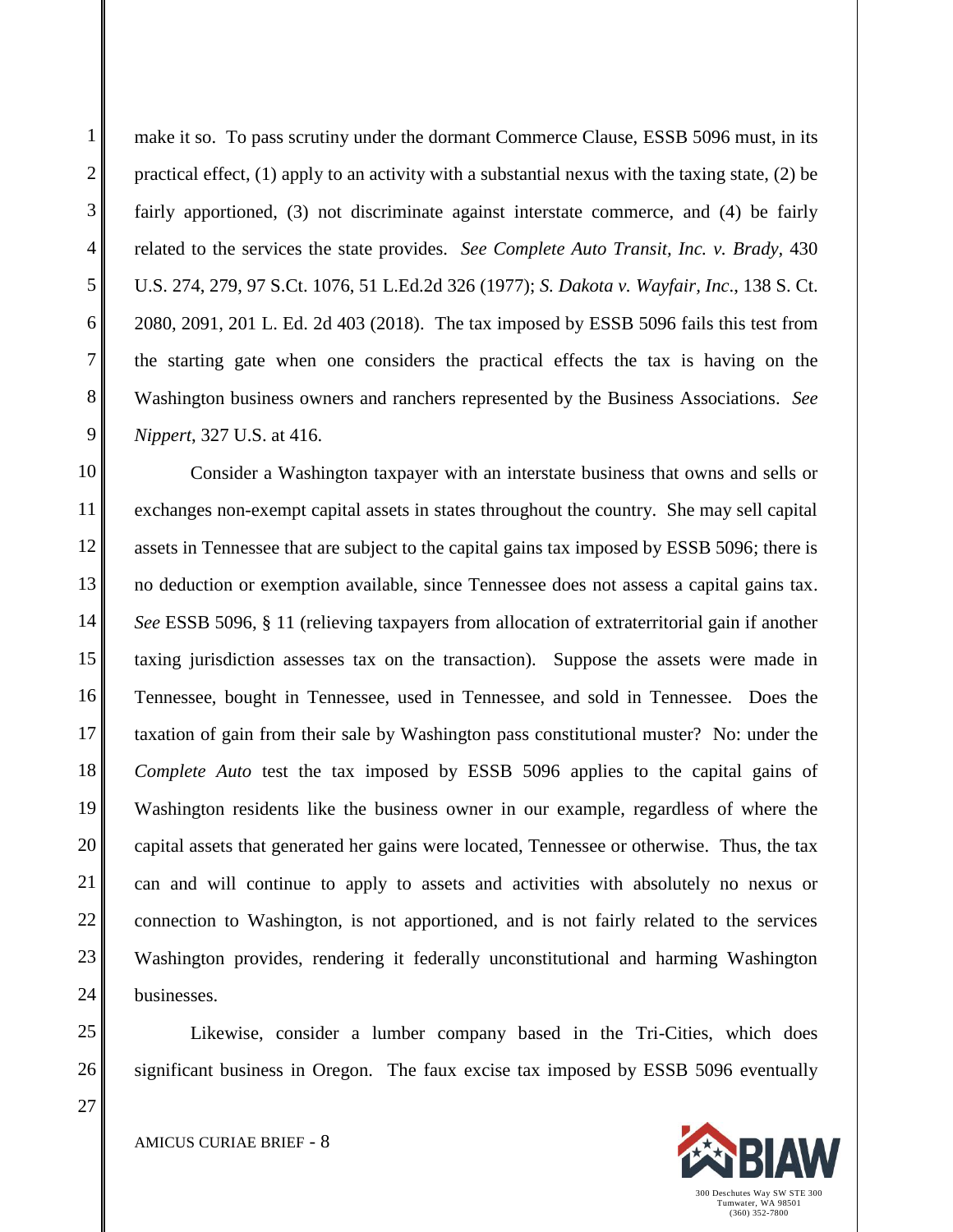consumes a share of the lumber company's accumulated profits from Oregon activities by taking a 7% bite from the eventual gain on the sale of non-exempt inventory and equipment located in that state. The Oregon activities have no nexus or ties to Washington other than through the residency of the company's owner. The assessment of an excise tax on these out-of-state activities is a clear violation of the Commerce Clause, not to mention a significant hit to the company's bottom line.

The consequences of this illegal extraterritorial taxation are dire. It is one thing for a state to assess a unique tax within its territory, but in the case of ESSB 5096, as shown above, the tax's extension beyond our state's borders presents unique problems for resident taxpayers who own capital assets in other states — assets over which Washington lacks jurisdiction. Washington's unique, unprecedented and unconstitutional tax on capital gains will discourage our state's entrepreneurs and investors from investing in new and expanded businesses in our state, or businesses with extraterritorial aspirations, in order to avoid the confusion and disparate tax treatment it introduces. It will also cause significant numbers of individual business owners to leave Washington to avoid the new tax on gains from sales and exchanges of not only their assets located within our state, but those located in jurisdictions across the United States, and literally anywhere in the world. Rather than raise net revenue for Washington's coffers, the income tax that ESSB 5096 imposes on capital gains could have the effect of reducing it by encouraging taxpayer migration and capital flight.

It bears restatement: ESSB 5096 will harm Washington businesses and ranches by discouraging investment in capital assets owned by Washington residents and their companies. Business owners and ranchers who live within our borders may elect not to invest in capital assets because they do not know how they will be taxed if sold or exchanged: as income, like everywhere else, or part of the privilege of living in Washington, like nowhere else. Not knowing whether the sale or exchange of such assets

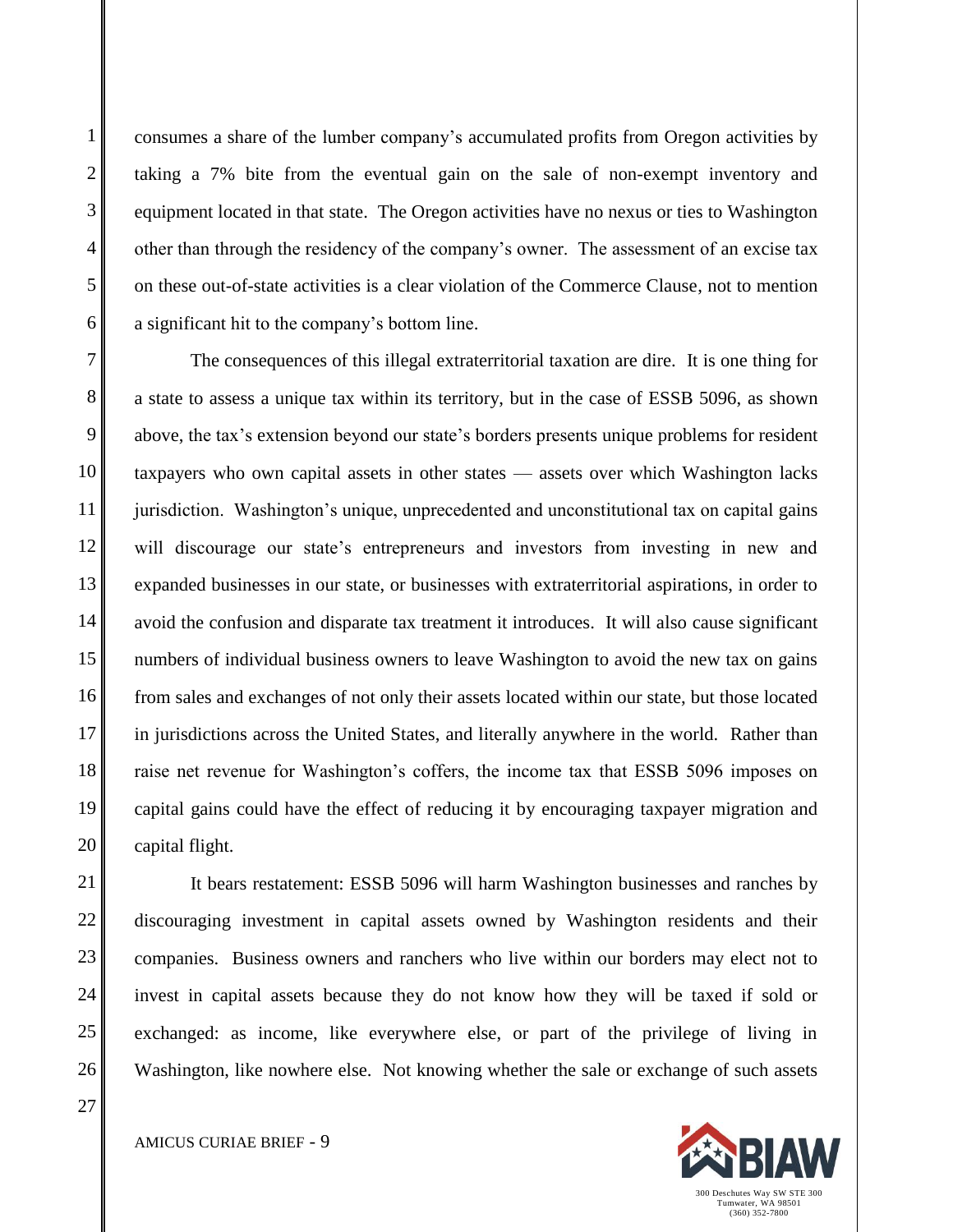might fall under one of the myriad exemptions provided seemingly at random by ESSB 5096 (the exemption for goodwill received from the sale of certain auto dealerships comes to mind), they may opt to invest their profits elsewhere and either move their money or, as submitted above, their very households out of Washington to avoid the fiscal inconsistency and uncertainty created by this new illegal income tax. The resulting contraction of commerce in Washington will harm consumers nationwide who rely on our products.

This not only renders the tax unconstitutional on Commerce Clause grounds, it also harms business owners and ranchers by discouraging them from expanding their businesses beyond state lines. If their business activities in other states are subjected to Washington taxation solely based on their state residency, and not (as in all other states) based on the activities' connection to Washington, the natural choice for Washington taxpayers is to limit their acquisition of and investment in out-of-state assets and business operations, thereby limiting the growth of their businesses and contracting commerce in Washington. This artificial suppression of interstate commerce is exactly why the Framers included the Commerce Clause in the United States Constitution and exactly why ESSB 5096 is unconstitutional from a federal perspective. They knew that if states were permitted to regulate interstate commerce, the commercial health of the nation would suffer, as businessmen and businesswomen are suffering under ESSB 5096 now.

## **C. The blatant illegality of ESSB 5096 harms Washington businesses and ranchers because it shows a disregard for the rule of law by Washington lawmakers, which puts a chill on business in our state.**

More difficult to quantify than the harms caused by the fiscal confusion and illegal extraterritorial taxation of ESSB 5096 is the harm caused by the obvious illegality of our state lawmakers' actions in enacting the tax. As noted above, Washington is the only state in the country that pretends the sale or exchange of non-exempt capital assets is an excise tax event, not an income tax event. The motive for this semantic fiction is plain: our state

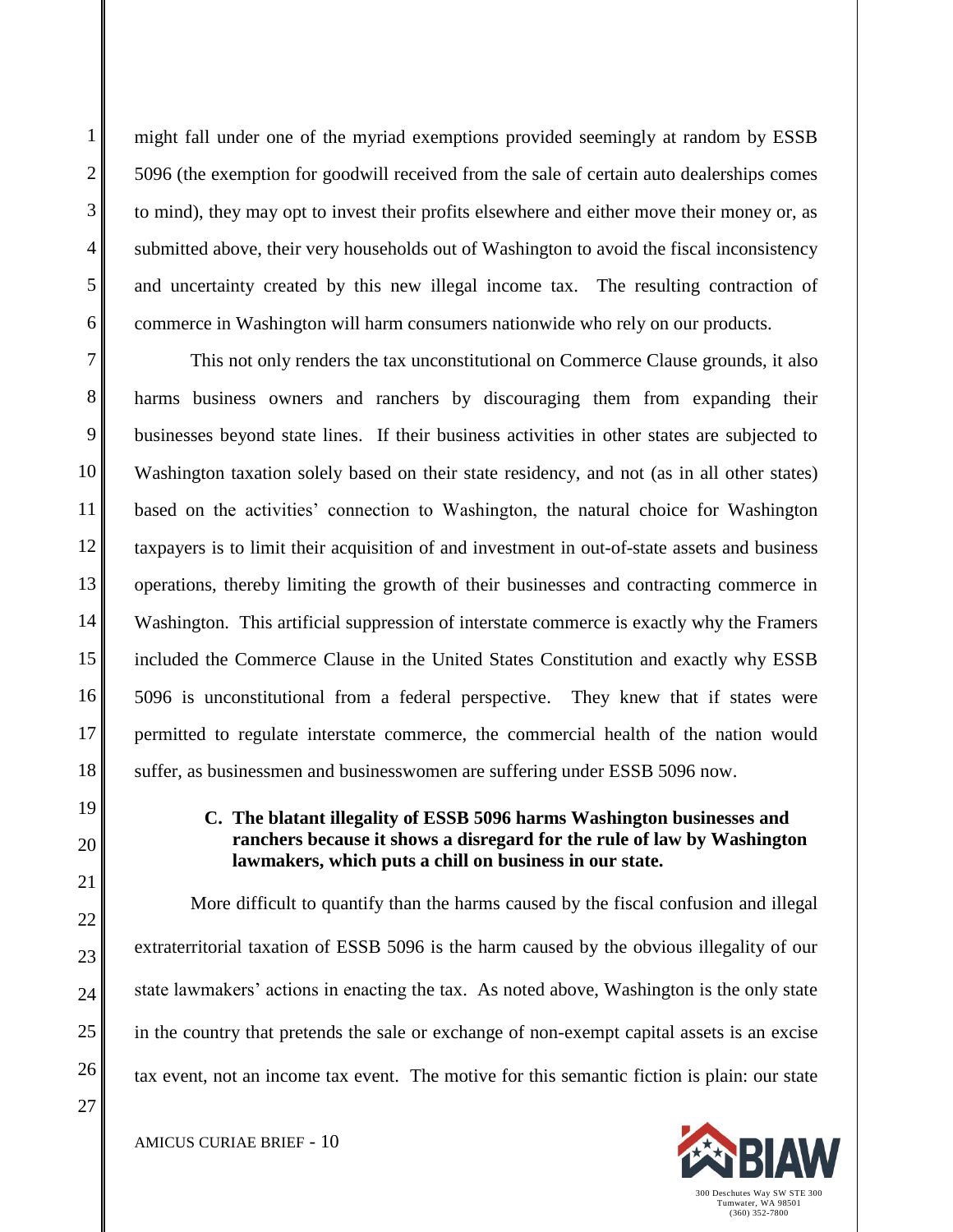constitution is crystal clear that taxes on property — an asset class which our judiciary has long held includes all forms of income — must be uniform and less than one percent. Notwithstanding these limitations, our legislature wanted to pass a graduated income tax with rates well in excess of one percent. Previous attempts to do so through the ballot box repeatedly had failed, soundly rejected by Washington voters. What to do?

Our lawmakers landed on the solution of calling the tax imposed by ESSB 5096 an "excise" tax rather than an income tax, to sidestep the constitutional constraints on the latter. This political maneuvering is obvious to Washington taxpayers, and it is equally obvious that ESSB 5096 actually imposes an income tax that is *not* uniform and *not* less than one percent, in clear contravention of our constitution. Passing a nonuniform, seven percent tax on income earned by Washingtonians is a legislative policy choice that our constitution clearly forbids.

The problem is that ESSB 5096 suggests a dangerous disregard for the law on the part of our state legislature, a willingness to use semantics to circumvent well-established constitutional limitations on its taxing authority. Washington business owners and ranchers are wary of lawmakers like this, as were our Founders, particularly in the area of taxation:

> The apportionment of taxes on the various descriptions of property is an act which seems to require the most exact impartiality; yet there is, perhaps, no legislative act in which greater opportunity and temptation are given to a predominant party to trample on the rules of justice.

AMICUS CURIAE BRIEF - 11 THE FEDERALIST NO. 10 (James Madison, 1787). If Washington lawmakers are willing to trample on the rules of justice and ignore the constitution now in order to achieve their legislative agenda, will they do so again? What constitutional restraints will they flout next in the service of their political ends? Are our checks and balances meaningless?

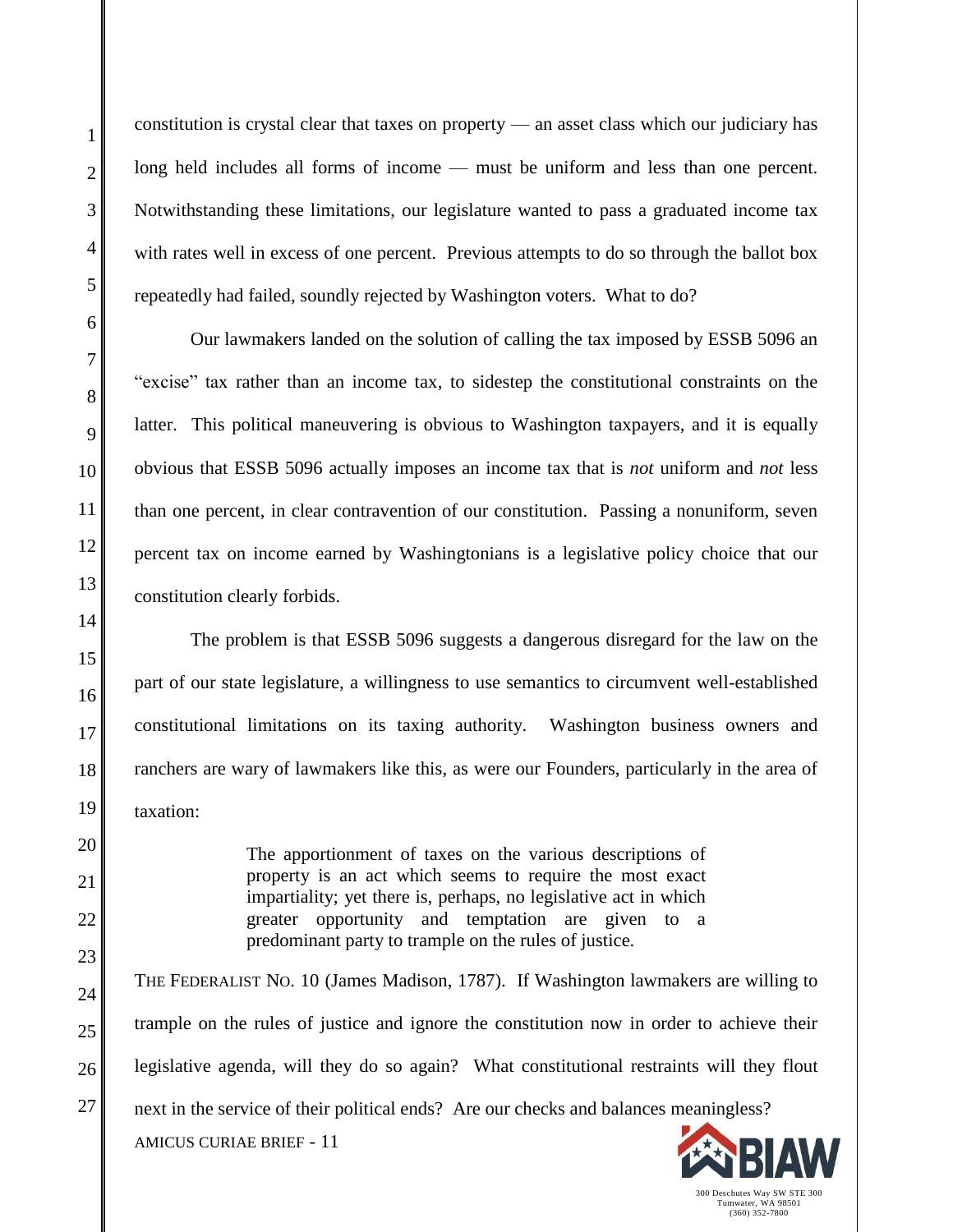No business owner wants to live or do business in a jurisdiction with a weak commitment to the rule of law. Orderly commerce relies on consistent application of the law, and lawmakers who honor it. The legislature's imposition of an illegal income tax through ESSB 5096 signals to current and prospective Washington businessmen and businesswomen that Washington is a place where lawmakers bend (or break) the law when it suits their politics — not the kind of place to do business. The insecurity created by this legislative misbehavior will cause longtime Washington businesses to relocate to other jurisdictions with leaders who respect the rule of law, and it will discourage entrepreneurs and out-of-state companies from forming new businesses and ranches in our state. No rational business owner wants to operate in an environment of legal uncertainty, under a tyrannical legislature that ignores constitutional limits on its power.

#### **D. Even if ESSB 5096 were a legitimate income tax, it is bad policy.**

Leaving aside the observations above and assuming, arguendo, that the tax imposed by ESSB 5096 is lawful, the authors submit for the Court's consideration that it is bad policy for Washington business owners and ranches. This income tax, as written, is both complex and replete with deductions and exemptions for seemingly incongruous interest groups, such as certain auto dealerships and timber owners, that appear more the result of effective lobbying than sensible or cohesive policy. Navigating these narrow channels will prove difficult for all but the most sophisticated business owners in our state, and the resulting impact on small and midsized business owners runs contrary to the ideals that the BIAW and WCA seek to further. The tax will discourage budding entrepreneurs, legacy family businesses and ranches, and industrious taxpayers throughout our state from starting, continuing, and expanding their enterprises. Thus, ESSB 5096 is not only bad law, it is bad policy. The authors urge the Court to overturn it.

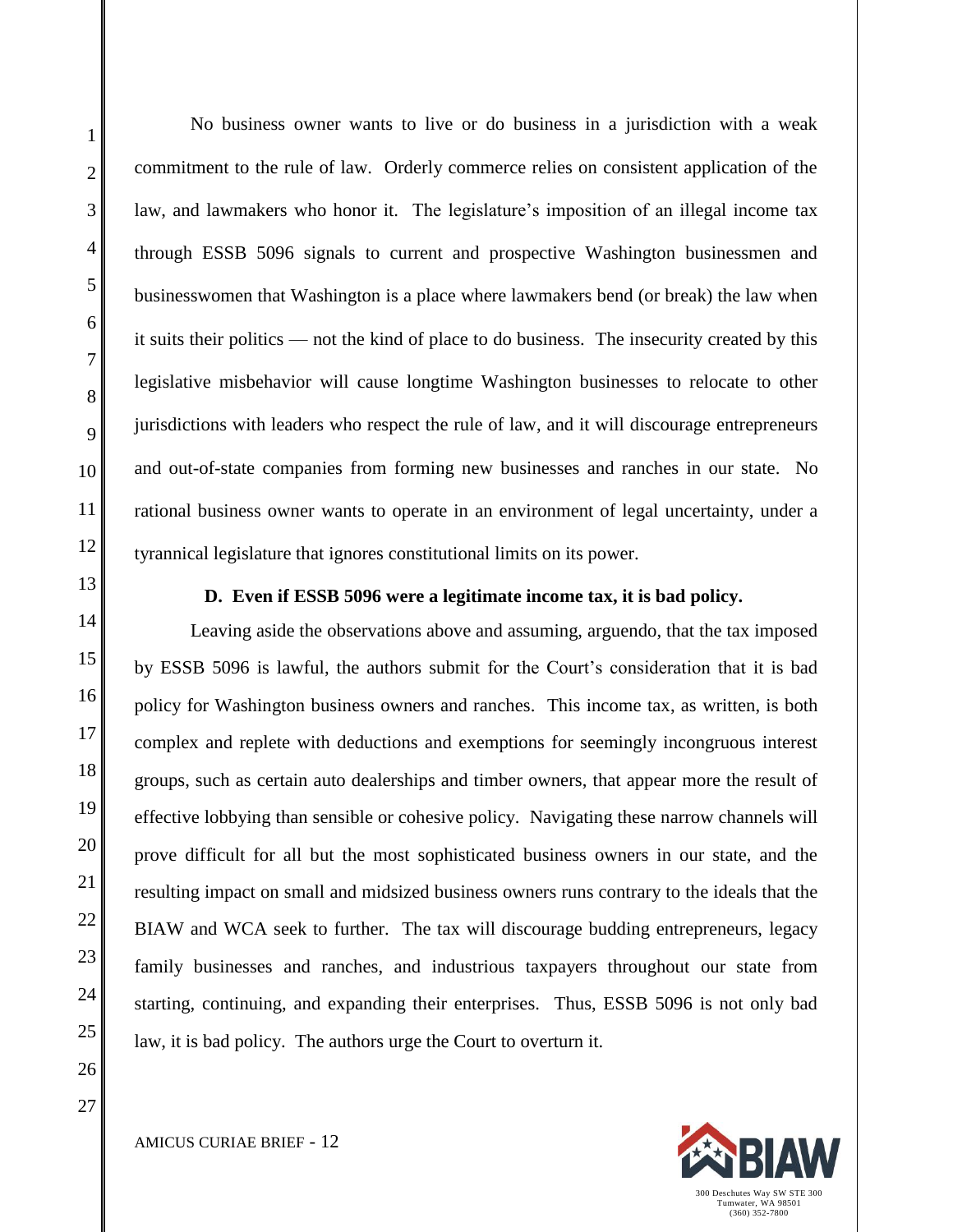| 1              | VI.<br><b>CONCLUSION</b>                                                           |  |
|----------------|------------------------------------------------------------------------------------|--|
| $\overline{2}$ | For the reasons stated above, the Business Associations respectfully ask the Court |  |
| 3              | to grant Plaintiffs' motion for summary judgment.                                  |  |
| 4              | DATED: Monday, December 20, 2021.                                                  |  |
| 5              |                                                                                    |  |
| 6              |                                                                                    |  |
| 7              | JACKSON WILDER MAYNARD, JR.                                                        |  |
| 8              | <b>GENERAL COUNSEL</b><br>WSBA-No. 43481                                           |  |
| 9              |                                                                                    |  |
| 10             | <b>BRØÓKE FRICK/ETON</b>                                                           |  |
| 11             | ASSOCIATE GENERAL COUNSEL<br>WSBA No. 55580                                        |  |
| 12             | BUILDING INDUSTRY ASSOCIATION OF                                                   |  |
| 13             | WASHINGTON                                                                         |  |
| 14             | 300 DESCHUTES WAY SW STE 300<br>TUMWATER, WA 98501                                 |  |
| 15             | $(360)$ 352-7800                                                                   |  |
| 16             |                                                                                    |  |
| 17             |                                                                                    |  |
| 18             |                                                                                    |  |
| 19             |                                                                                    |  |
| 20             |                                                                                    |  |
| 21             |                                                                                    |  |
| 22             |                                                                                    |  |
| 23             |                                                                                    |  |
| 24             |                                                                                    |  |
| 25             |                                                                                    |  |
| 26             |                                                                                    |  |
| 27             |                                                                                    |  |
|                | <b>EN BIAW</b><br><b>AMICUS CURIAE BRIEF - 13</b>                                  |  |

300 Deschutes Way SW STE 300 Tumwater, WA 98501 (360) 352-7800